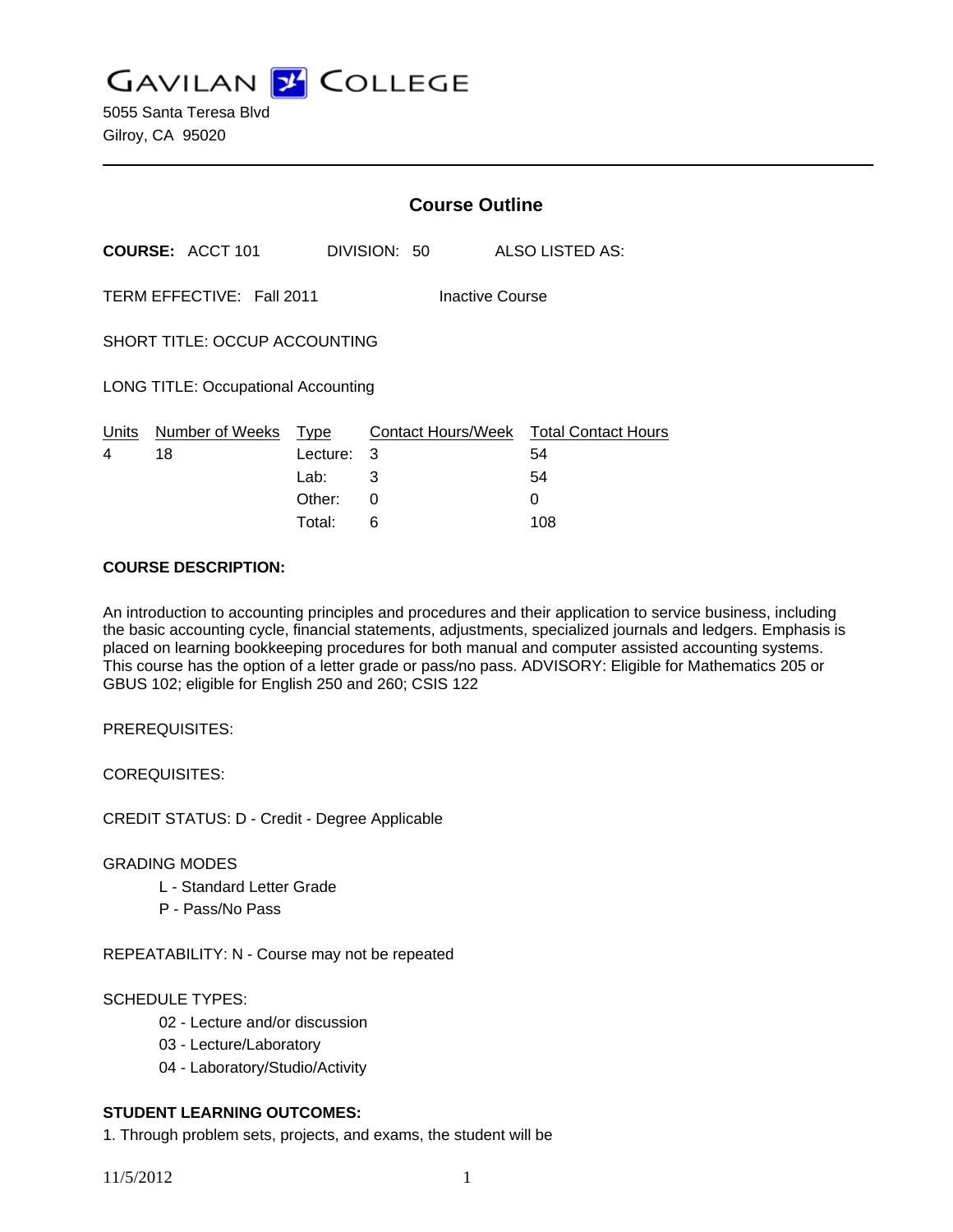able to demonstrate their understanding of the following:

the accounting equation; the definition of asset, liability, capital, revenue, expense; the reason for accounting;

2. the concept of double entry bookkeeping;

the preparation of and the reason for balance sheets, and income statements;

3. the meaning and use of: journals, accounts, chart of accounts, permanent and temporary accounts;

4. how to journalize and interpret transactions;

5. the meaning of debit and credit;

6. the procedures for and reasons for a trial balance, work-

sheets, closing entries, post closing trail balance, the

procedures for doing and the reasons for special journals

like cash receipts, cash payments, sales, purchases,

combined;

7. the procedure and reasons for bank account reconciliation;

8. the reason and procedures for subsidiary

receivables and payables ledgers;

9. the reason and procedures

for a voucher register;

10. the reason for, computational

methods for, and recording procedures for end-of-period adjustments like depreciation,

11. the reason and procedures

for recording adjusting and end-of-period entries, completing adjusted worksheets and closing of adjusted accounts;

12. the computational requirements for payroll preparation and payroll tax reporting.

13. Implicit in the student's "demonstrated understanding" of the "whys'" and "hows'" of accounting listed above is the solving of accounting problems through analysis (the recording process) and synthesis of data of the parts of an accounting

system (the reporting process).

14. Demonstrating the correct use of journals, ledgers and other parts of an accounting system requires analysis of transactions ie., the interpretation and the translation of those transactions to accounting language, mathematical calculation and estimation, judgement in the selection of esimation procedures and in selection of accounting systems appropriate to organizational needs.

15. The periodic reporting of an organization's economic activity requires the summarizing and distributing of the transactions into appropriate report formats. This is a synthesizing process which requires the student to select the appropriate format, to assemble, organize and integrate the appropriate data and to test the results for accuracy and consistency.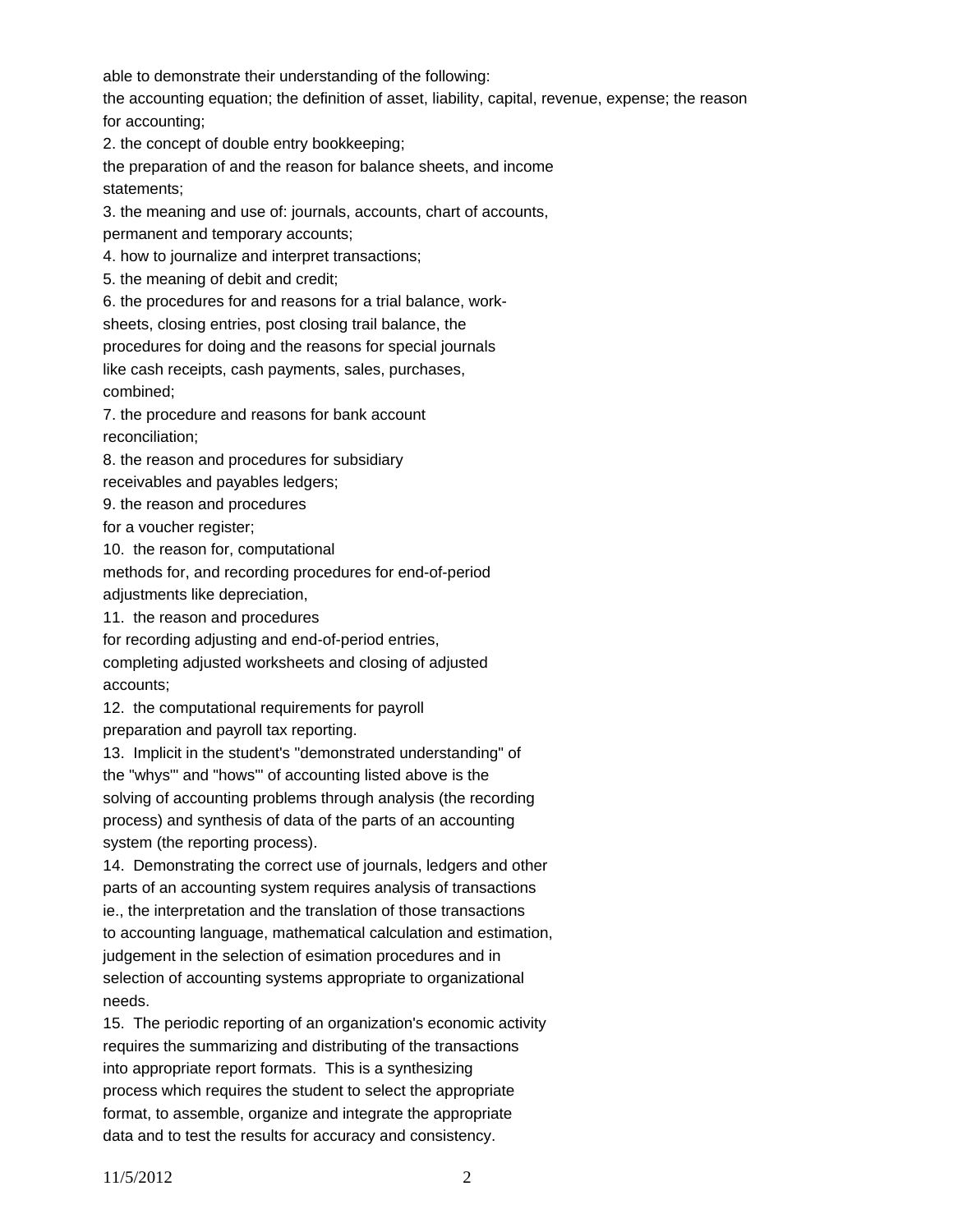## **CONTENT, STUDENT PERFORMANCE OBJECTIVES, OUT-OF-CLASS ASSIGNMENTS**

Inactive Course: 09/26/2011

1 3 LEC Overview of accounting, financial statements,

basic and expanded accounting equation trans-

3 LAB Computer and classroom lab

2 3 LEC Double entry bookkeeping, debits & credits,

T Accounts

3 LAB Computer and classroom lab

3-4 6 LEC General journal and journalizing posting to

general ledger, balance form accounts

EXAM 1

6 LAB Computer and classroom lab

5-6 6 LEC Trial balance, worksheets, adjustments for

depreciation and prepaid expenses.

6 LAB Computer and classroom lab

7-8 3 LEC Journalizing, adjusting and closing entries,

post closing trial blalance.

Mini Practice Set #1

EXAM 2

6 LAB Computer and Classroom lab

9-10 6 LEC Specialized journals, sales journals, accts.

receivable subsidiary ledger.

6 LAB Computer and classroom lab

11-12 6 LEC Purchases journal, accounts payable subsidiary

6 LAB Computer and classroom lab

13-15 9 LEC Cash receipts journal, cash payments journal,

petty cash, Bank reconcilliation, Internal control

EXAM 3

9 LAB Computer and classroom lab

16-17 6 LEC Payroll, Accounting Systems

Mini Practice Set #2

6 LAB Computer and classroom lab

18 2 FINAL EXAM

COMPUTER LAB ASSIGNMENTS:

1 1 HR Introduction to the computer and the software.

2 1 HR Vital Statistics Program

3 1 HR Chart of Accounts Program

4-6 9 HRS General Ledger Program

General Journal Program

Financial Statements Program

Total 12 HRS (included in above lab hours) e lab hours)

ASSIGNMENTS:

Weekly text chapter reading assignments; weekly exercises/problem

set assignments; case projects; computer projects; and computer

lab manual assignments. Weekly exercises and problems set

corespond to text chapter assignments.

COURSE OBJECTIVES: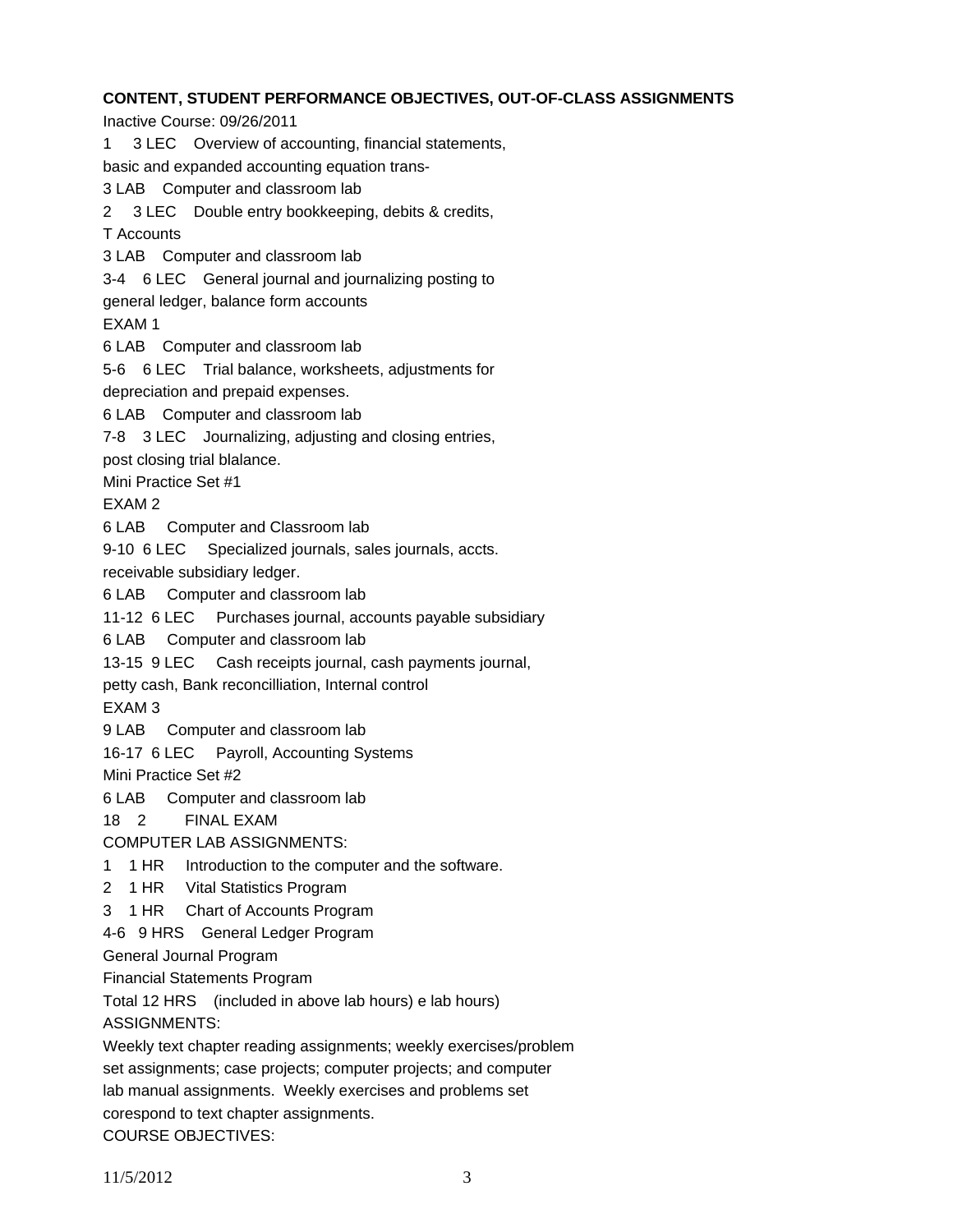Assignment 1: (LAB) Familiarity with keyboard & components of microcomputer. Assignments 2-6 (LAB) Use programs to do assigned projects and problems thereby reinforcing objectives of lecture portion of class. Lab exercises objectives are principally the same as those for Ch. 2-6 of the text. The computer lab component is scheduled to coincide with equivalent text/ lecture material/content.

## **METHODS OF INSTRUCTION:**

Lecture, problem sets, exams amd demonstrations.

### **METHODS OF EVALUATION:**

The types of writing assignments required: Written homework Reading reports Essay exams Other: Projects The problem-solving assignments required: Homework problems **Quizzes** Exams Other: Outside of class projects The types of skill demonstrations required: Other: Projects The types of objective examinations used in the course: Multiple choice True/false Completion Other category: None The basis for assigning students grades in the course: Writing assignments: 5% - 20% Problem-solving demonstrations: 40% - 90% Skill demonstrations: 5% - 20% Objective examinations: 40% - 90% Other methods of evaluation: 0% - 0%

## **REPRESENTATIVE TEXTBOOKS:**

^uAccounting: Basic Principles^s, Price, Haddock, Brock. 8th Ed. ^uStudy Guide & Working Papers for^s ^uAccounting: Principles & Applications^s, Acclaim Integrated Accounting Software, version 1.0 Reading Level: Determined to be 14.9 (Accounting) & 10.3 (User's Manual) grade by: Fry Readability

#### **ARTICULATION and CERTIFICATE INFORMATION**

Associate Degree: